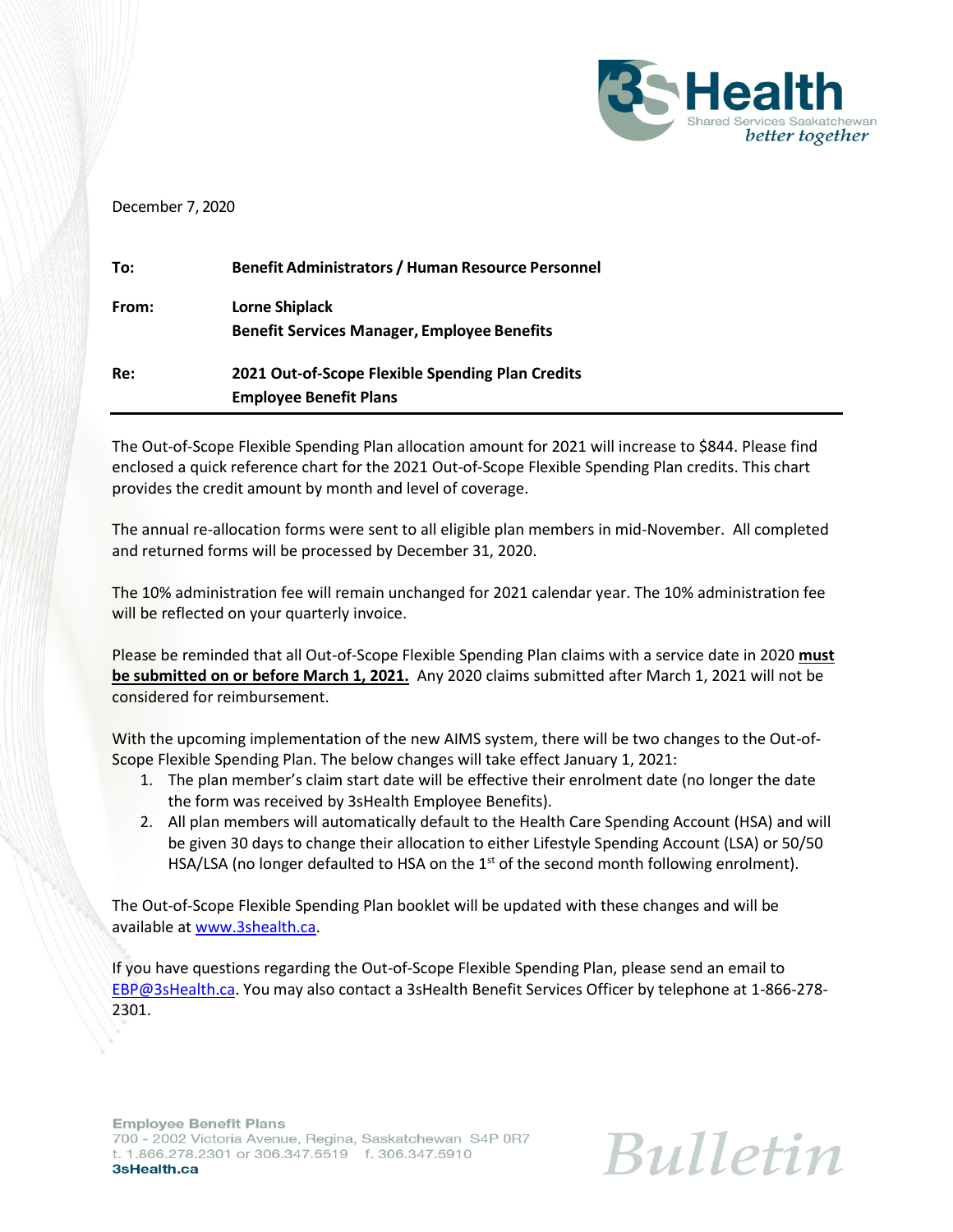

# 2021 Flexible Spending Plan Credits

As per plan guidelines, when an employee becomes eligible their credit amount is pro-rated based on the number of months remaining in the calendar year (excluding the month of eligibility even if they became eligible on the  $1<sup>st</sup>$  of the month). The calculations for 2021 are as follows:

**\$844 x level of coverage% x (remaining months/12 months in the year) = \$ credit amount**

#### **Eligible in January 2021**

| <b>Level of Coverage</b> | <b>Calculation</b>              | <b>Credit Amount</b> |
|--------------------------|---------------------------------|----------------------|
| 50%                      | $$844 \times 50\% \times 11/12$ | \$386.83             |
| 60%                      | \$844 x 60% x 11/12             | \$464.20             |
| 70%                      | \$844 x 70% x 11/12             | \$541.57             |
| 80-100%                  | \$844 x 100% x 11/12            | \$773.67             |

*(Eligibility dates from January 1st – 31st)*

#### **Eligible in February 2021**

*(Eligibility dates from February 1st – 28 th)*

| <b>Level of Coverage</b> | <b>Calculation</b>              | <b>Credit Amount</b> |
|--------------------------|---------------------------------|----------------------|
| 50%                      | \$844 x 50% x 10/12             | \$351.67             |
| 60%                      | $$844 \times 60\% \times 10/12$ | \$422.00             |
| 70%                      | \$844 x 70% x 10/12             | \$492.33             |
| 80-100%                  | \$844 x 100% x 10/12            | \$703.33             |

### **Eligible in March 2021**

*(Eligibility dates from March 1st – 31st)*

| <b>Level of Coverage</b> | <b>Calculation</b>             | <b>Credit Amount</b> |
|--------------------------|--------------------------------|----------------------|
| 50%                      | $$844 \times 50\% \times 9/12$ | \$316.50             |
| 60%                      | $$844 \times 60\% \times 9/12$ | \$379.80             |
| 70%                      | \$844 x 70% x 9/12             | \$443.10             |
| 80-100%                  | \$844 x 100% x 9/12            | \$633.00             |

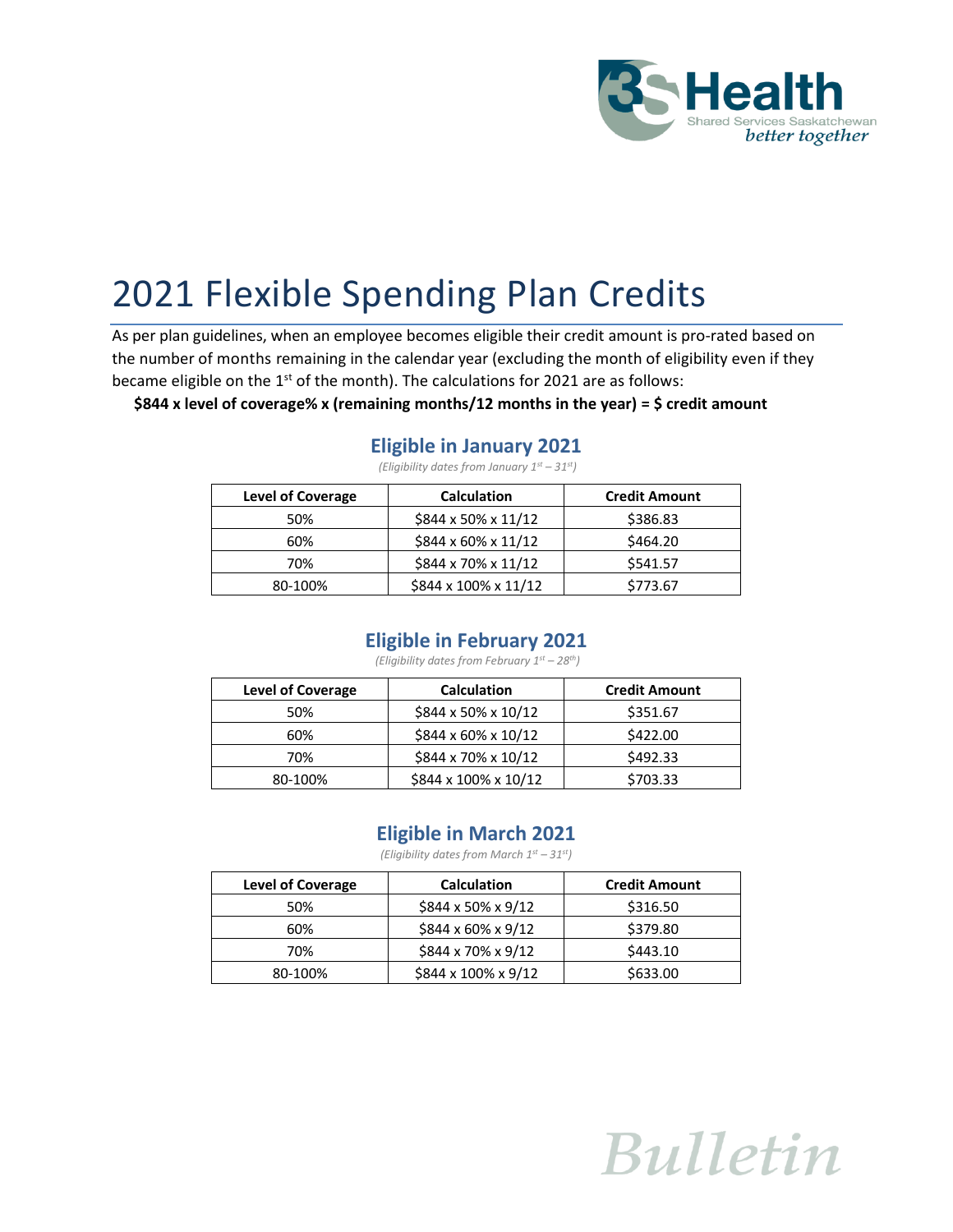

# **Eligible in April 2021**

| (Eligibility dates from April $1^{st}$ – 30 <sup>th</sup> ) |                                |                      |  |
|-------------------------------------------------------------|--------------------------------|----------------------|--|
| <b>Level of Coverage</b>                                    | <b>Calculation</b>             | <b>Credit Amount</b> |  |
| 50%                                                         | $$844 \times 50\% \times 8/12$ | \$281.33             |  |
| 60%                                                         | $$844 \times 60\% \times 8/12$ | \$337.60             |  |
| 70%                                                         | \$844 x 70% x 8/12             | \$393.87             |  |
| 80-100%                                                     | \$844 x 100% x 8/12            | \$562.67             |  |

#### **Eligible in May 2021**

*(Eligibility dates from May 1st – 31st)*

| <b>Level of Coverage</b> | <b>Calculation</b>             | <b>Credit Amount</b> |
|--------------------------|--------------------------------|----------------------|
| 50%                      | $$844 \times 50\% \times 7/12$ | \$246.17             |
| 60%                      | $$844 \times 60\% \times 7/12$ | \$295.40             |
| 70%                      | \$844 x 70% x 7/12             | \$344.63             |
| 80-100%                  | \$844 x 100% x 7/12            | \$492.33             |

# **Eligible in June 2021**

*(Eligibility dates from June 1st – 30th)*

| <b>Level of Coverage</b> | <b>Calculation</b>              | <b>Credit Amount</b> |
|--------------------------|---------------------------------|----------------------|
| 50%                      | $$844 \times 50\% \times 6/12$  | \$211.00             |
| 60%                      | $$844 \times 60\% \times 6/12$  | \$253.20             |
| 70%                      | $$844 \times 70\% \times 6/12$  | \$295.40             |
| 80-100%                  | $$844 \times 100\% \times 6/12$ | \$422.00             |

### **Eligible in July 2021**

*(Eligibility dates from July 1st – 31st)*

| <b>Level of Coverage</b> | <b>Calculation</b>             | <b>Credit Amount</b> |
|--------------------------|--------------------------------|----------------------|
| 50%                      | $$844 \times 50\% \times 5/12$ | \$175.83             |
| 60%                      | $$844 \times 60\% \times 5/12$ | \$211.00             |
| 70%                      | \$844 x 70% x 5/12             | \$246.17             |
| 80-100%                  | \$844 x 100% x 5/12            | \$351.67             |

# **Eligible in August 2021**

*(Eligibility dates from August 1st – 31st)*

| <b>Level of Coverage</b> | <b>Calculation</b>              | <b>Credit Amount</b> |
|--------------------------|---------------------------------|----------------------|
| 50%                      | $$844 \times 50\% \times 4/12$  | \$140.67             |
| 60%                      | $$844 \times 60\% \times 4/12$  | \$168.80             |
| 70%                      | \$844 x 70% x 4/12              | \$196.93             |
| 80-100%                  | $$844 \times 100\% \times 4/12$ | \$281.33             |